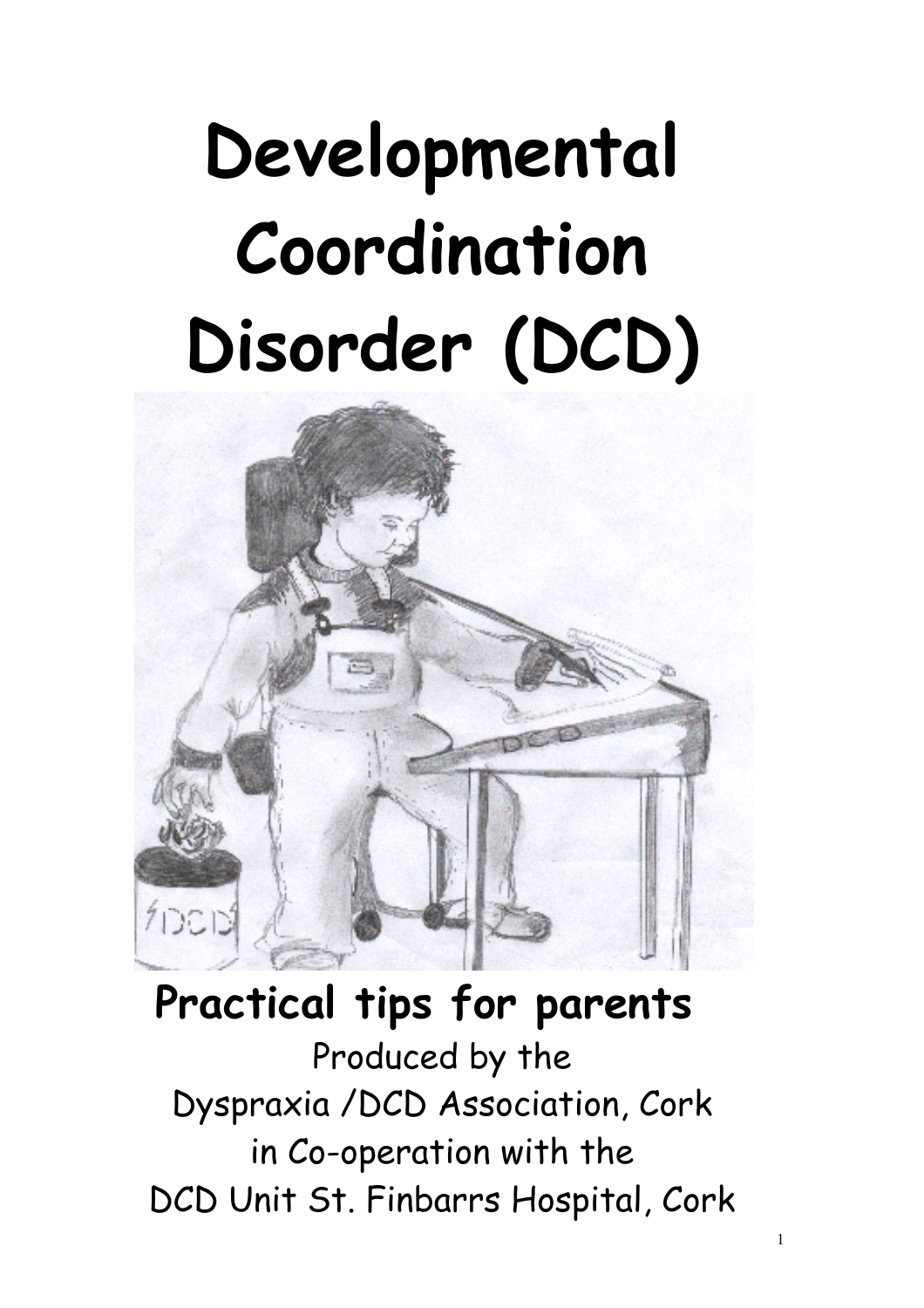# **Introduction**

The aim of this booklet is to provide practical tips for parents and families of children who have been diagnosed or are suspected of having Developmental Coordination Disorder (DCD) or Dyspraxia. The information contained in this booklet was compiled by members of a multidisciplinary team. This team included an Occupational Therapist, Clinical Psychologist, Physiotherapist, Speech and Language Therapist and Medical Doctor. This booklet is not intended as a diagnostic manual nor does it cover the complete range of possible difficulties. Any parent concerned about their child should seek professional advice.

# **What is Developmental Coordination (DCD)?**

Developmental Coordination Disorder is the term used to describe difficulties in the development of movement skills. It becomes apparent in early childhood as a difficulty in learning or carrying out skills that require motor coordination. This condition affects a child's performance of everyday tasks in the home, play and school environments. The cause of DCD is unknown. However, we know that the difficulty arises in the processing of the information

between the brain and the body, which affects the child's ability to move effectively. The varying severity of this processing difficulty is what makes each child an individual case. We know that DCD is NOT due to: (a) a muscular disease/disorder (b) a disorder of the neurological system (c) general intellectual impairment or (d) Autism. International studies suggest that DCD is present in 6% of children between the ages of 5 to 12 that is approximately one child in every class at primary school level.



This disorder not only impacts on the child directly but

indirectly on siblings, parents, the wider family, friends and teachers. Evidence suggests that children do not "grow out" of DCD and difficulties may extend into adolescence and sometimes into adult life. Consequently, early diagnosis and intervention is important for both child and family. If a child is considered to be showing difficulties in this area of development, assessment by a multidisciplinary team is recommended.

This team may include the following professionals:

- Medical doctor; to assess for medical, muscular or neurological disorders.
- Psychologist; to assess learning ability and social, emotional and behavioural development.
- Occupational Therapist; to assess the type, extent and functional implications of the child's co-ordination difficulties.
- Speech and Language Therapist; to assess speech and language skills.
- Physiotherapist; to assess range of movement, posture and overall strength and stability.
- Orthoptist; to assess for any eye movement difficulties.

Assessment by a range of professionals in a multidisciplinary team setting, provides a holistic picture of your child and allows for more effective treatment. Close liaison between the multidisciplinary team, the child's school and family is the cornerstone of successful intervention.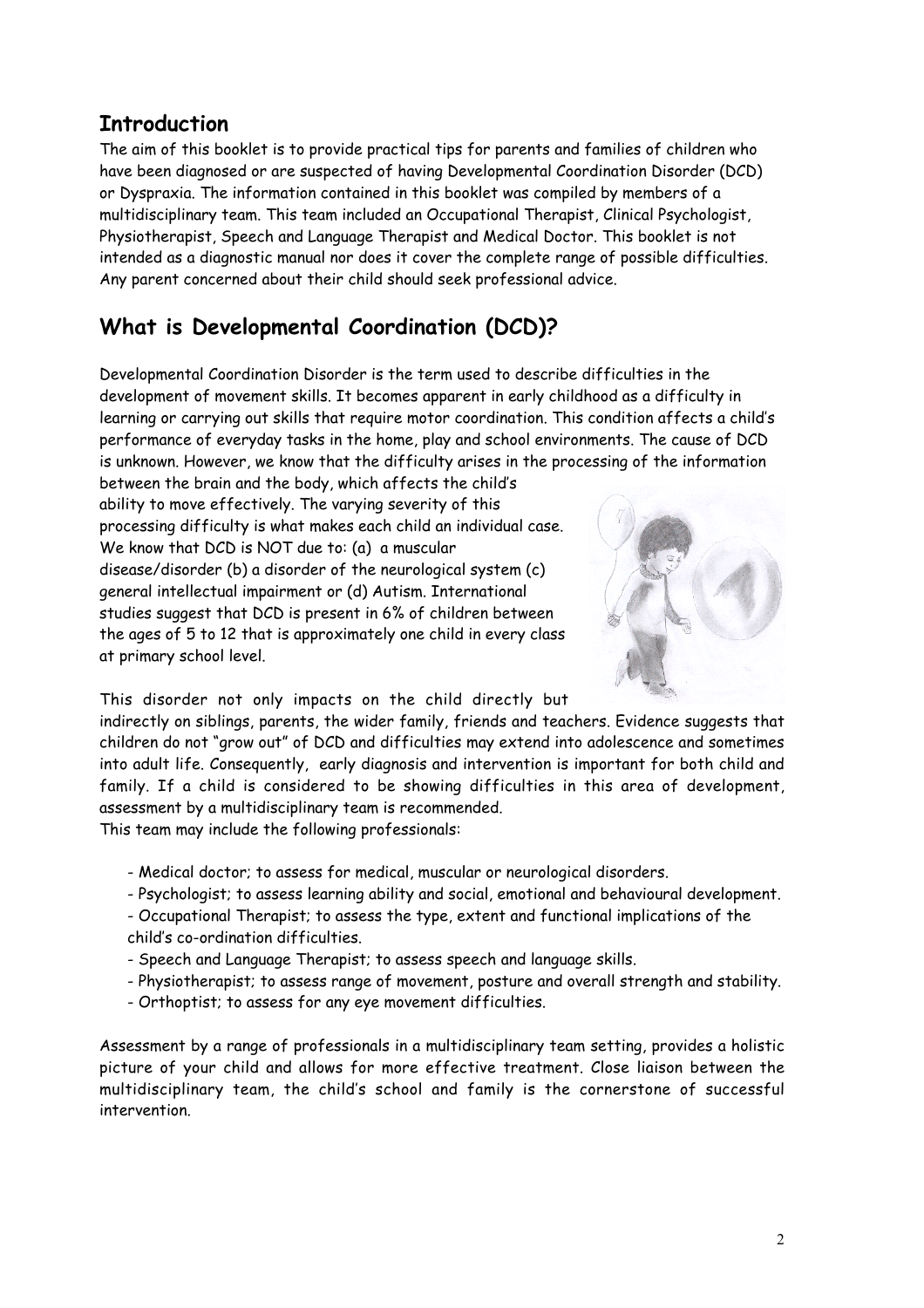

**Dyspraxia or DCD?** Over the years these terms have been used interchangeably along with other names such as "clumsy child syndrome". Currently, the term DCD is the most acceptable term to describe these difficulties whilst "dyspraxia" is <sup>a</sup> specific difficulty in motor planning and is <sup>a</sup> subtype of DCD.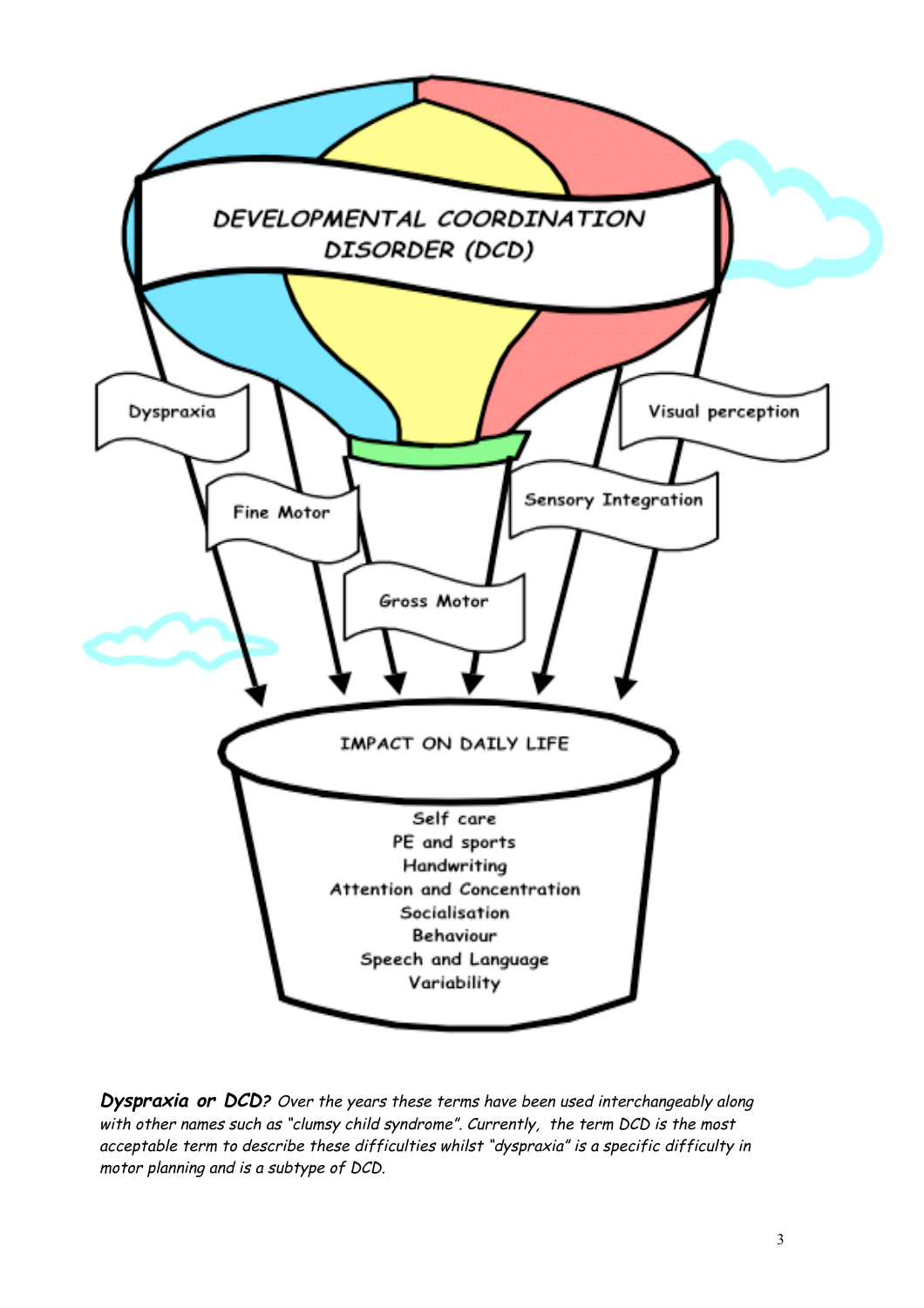# **Characteristics of DCD**

# **Areas of Dysfunction:**

#### **Dyspraxia - Poor Motor Planning**

This is the way the brain figures out what you are going to do and how you are going to do it. A difficulty in motor planning will make new movements and actions harder to do.

#### **Difficulty with Gross motor skills**

These are the large movements you do with your arms and legs. Examples of gross motor skills include jumping, running, climbing, catching, throwing, skipping.

#### • **Low muscle tone:**

Muscle tone describes the level of activity within muscles. Low muscle tone may manifest itself as poor posture, caused by a combination of weak muscles and tight muscle groups (in older children). Children with low tone have to make a greater effort to be physically active and this means your child may tire a lot faster than other children.

#### **Difficulty with Fine motor skills**

These are the small movements you do with your fingers. Examples of fine motor skills include using a pencil, holding a knife and fork, tying your shoelaces or doing zips and buttons.

#### **Sensory integration dysfunction**

Children with DCD often have difficulty processing the information they receive from their senses. These include Vision, Hearing, Taste, Smell, Touch, and Movement.

A child may be over sensitive or under sensitive to input from these senses. Examples of increased sensory sensitivity include: distress at loud noises, discomfort with certain textured clothing, fear response on swings/roundabouts or, not being able to tolerate different textured foods (e.g. food with lumps). Examples of under sensitivity include an under response to pain, not tuning into his/her name being called or seeking movement opportunities.

#### • **Poor Body awareness:**

This is the perception a child has about his / her own body. Children with poor body awareness may misjudge the distance between themselves and objects around them. They may have trouble knowing how much force to use so may have a plodding walk, may slam doors or hold onto their pencil too tightly.

#### **Visual perceptual / Visual Motor difficulties**

Visual perception is the ability to make sense of what we see. Children with visual perceptual problems may have trouble with visual memory, discriminating the difference between similar shapes / letters, difficulty screening out non-relevant visual information or difficulties with spatial organisation.

#### • **Eye Movement Difficulties**

Children with DCD can have difficulty co-ordinating both eyes together. This may cause blurred and double vision, poor tracking (e.g. skipping lines). They may therefore have difficulty with reading, copying from the board and eye/hand co-ordination.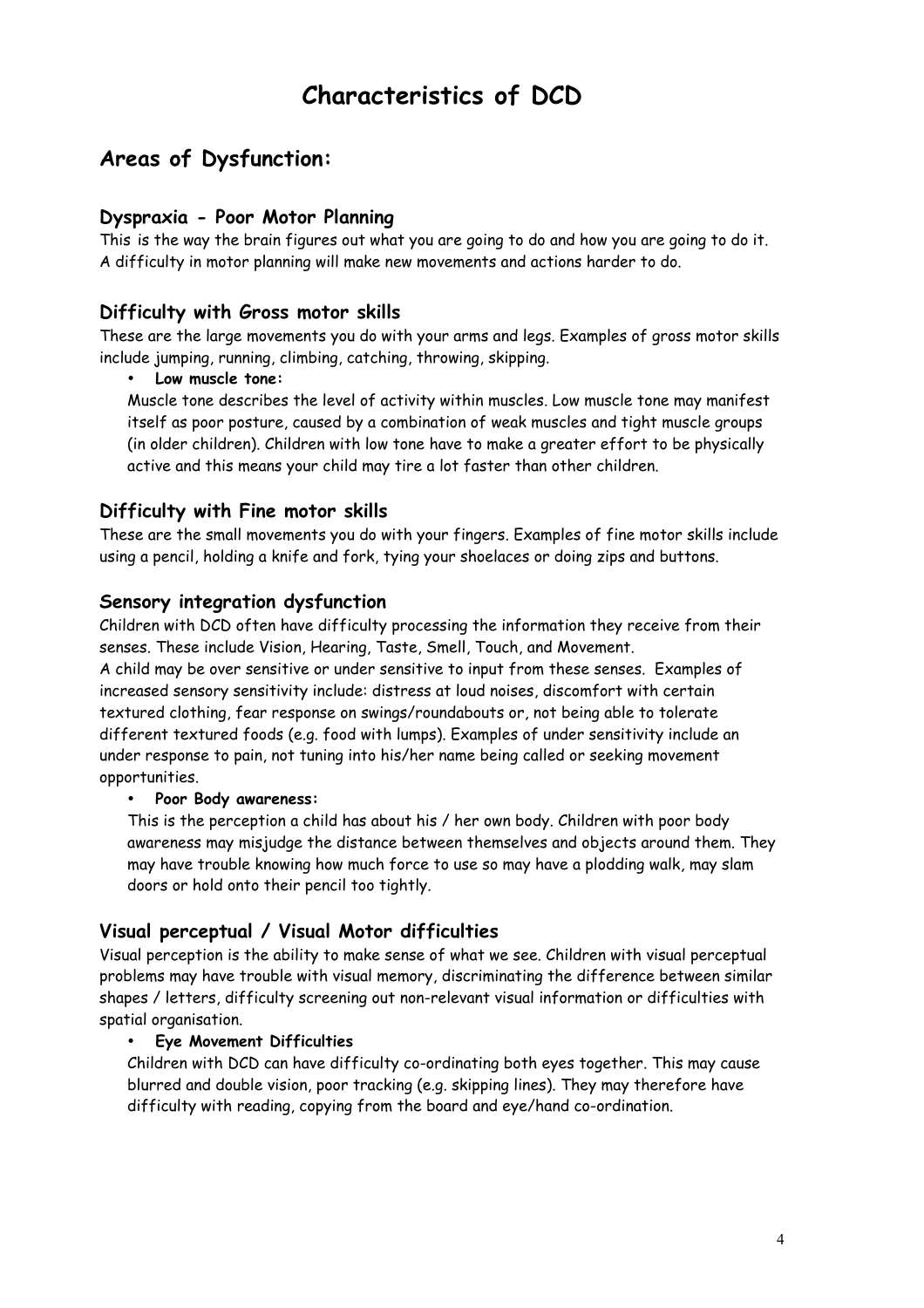# **Impact on daily life:**

#### **Difficulty with self-care**

The child with any of the above characteristics may have difficulty with a number of daily life skills including dressing, toileting, feeding and organising belongings. They may also take longer to become independent with these skills.

#### **Difficulty with P.E and Sports**

A child with poor motor planning and /or difficulties with gross motor skills will have difficulty participating in P.E and sport, particularly ball sports.

#### **Difficulty with Handwriting**

Handwriting is a complex activity which combines many skills at once. Children with DCD frequently struggle with handwriting at school.

#### **Poor Attention and Concentration**

Children with DCD can frequently have trouble sustaining their attention on a given task. This can be for a number of reasons, many of which are related to the above difficulties. One reason for difficulty with attention is due to poor sensory processing. The child has trouble tuning out the non-relevant stimuli (e.g. a truck outside) and tuning in the relevant stimuli (e.g. the teacher's voice). Children with DCD need to put in a lot more effort than other children to achieve seemingly simple motor tasks. Due to this effort it can be more difficult to keep up this level of concentration throughout the day.

#### **Social difficulties**

As a result of the above characteristics children with DCD can have difficulty interacting with other children of their age. Gross and fine motor difficulties, poor planning and sensory integration dysfunction can make it difficult for a child to engage in an activity or game. Speech and language difficulties may make communicating with others or understanding the rules of game difficult thereby further excluding them from play.

#### **Behavioural difficulties**

Children with DCD can display a greater level of behaviours that are hard to manage e.g. noncompliance, shouting, screaming, whining, tantrums or aggressive behaviour. There may be a number of reasons for this including: poor attention and concentration, a high level of frustration and reduced motivation. In addition, parental expectations of behaviour, level of parenting skills and parenting style are important factors to consider.

#### **Speech and Language difficulties**

The child with DCD may present with difficulties in the following areas: Language comprehension, expressive language and phonology (pronunciation).

#### **Variability**

The performance of a child with DCD in any task may vary from day to day and even from hour to hour. This is possibly one of the most frustrating aspects of the disorder for both the parents and child.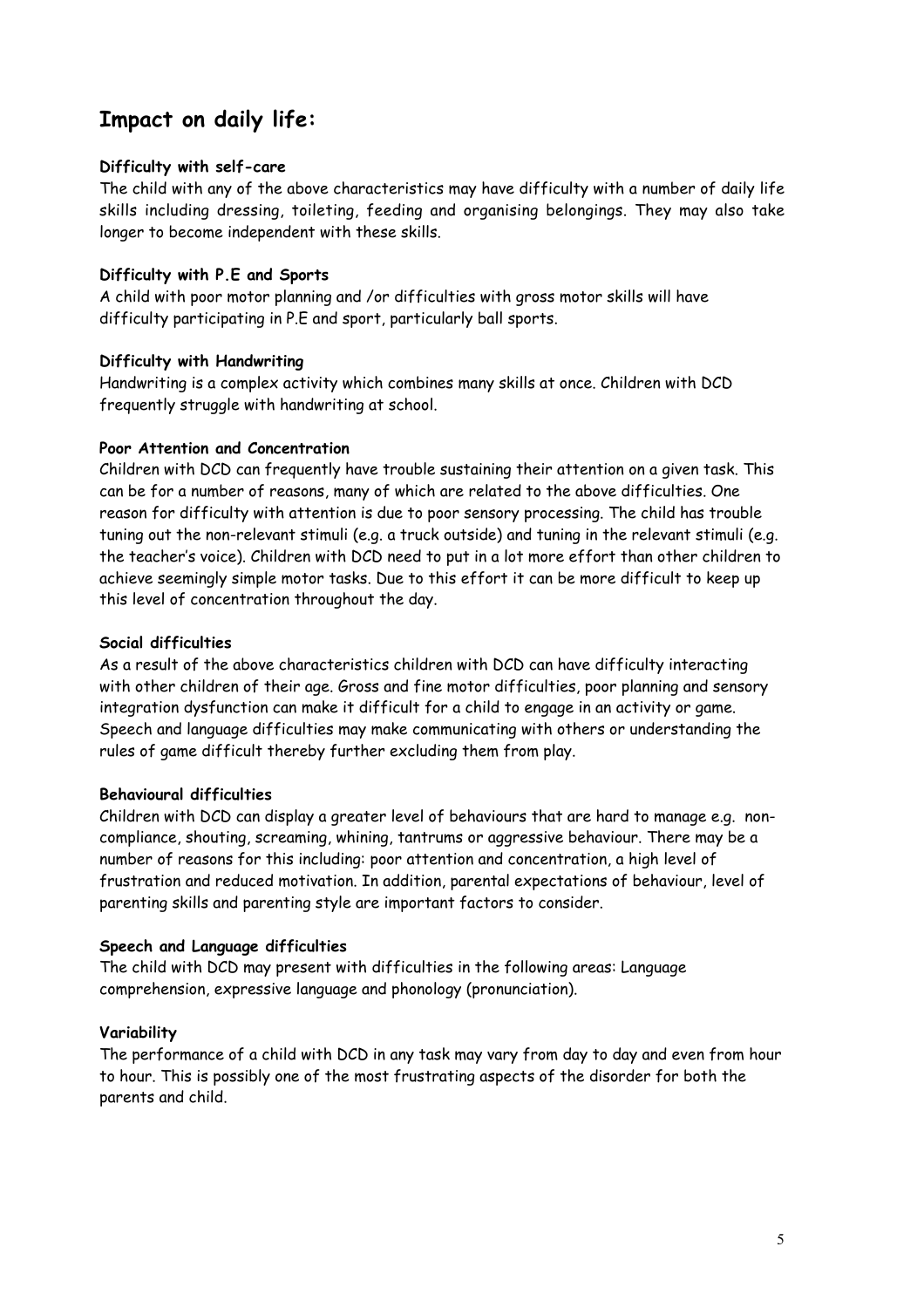# **Strategies to help your child learn new motor tasks**

Children with DCD generally have difficulty learning motor tasks that most children learn automatically. Some children can have problems recalling the correct plan of action for that particular task. Other children may not have the adequate skills needed for that task e.g. a child may not have the strength to pull on his shoes.

#### **Here are general pointers to help your child learn particular tasks:**

- **Consistency** When teaching a task, try to practice it in the same place with the same materials each time.
- **Repetition** You may need to repeat the task for several days or even weeks. With each repetition, remain consistent.
- **Clear short instructions** Use one command at a time. Do not overload the child with lots of verbal instructions, as they will become confused. Demonstrate visually where possible.
- **Go at the child's pace** If a child is not ready or willing to learn a skill it will be much harder to teach. Teach one step at a time making sure the child has some success no matter how small.
- **Praise all efforts** Often a child with DCD will put in a huge amount of effort and still not complete a task. It is important to praise the effort instead of the result.
- **Try to balance assistance and independence** Encourage your child to do as much as they can without expecting too much. Actively involve them in each task, even if you are doing it for them.

#### **Here is a specific 4 step strategy to help your child learn tasks:**

- 1. **Stop.** What am I going to do? Children often need reminders to stop, think and plan before they start a task.
- **2. Plan.** How am I going to do it? -Ask questions e.g. " What do you think you should do first?" "What do you need, to do that?"

-Use visual cues e.g. Pictures and timetables help a child plan a routine of activities.

- 3. **Do.** Go ahead and do it. While doing an activity if your child forgets the next step instead of giving direct instructions encourage them to recall their plan or to go back to their timetable.
- 4. **Check.** How did my plan go? Encourage your child to recognise what they did right as well as where they went wrong. This will help them to reinforce the plan.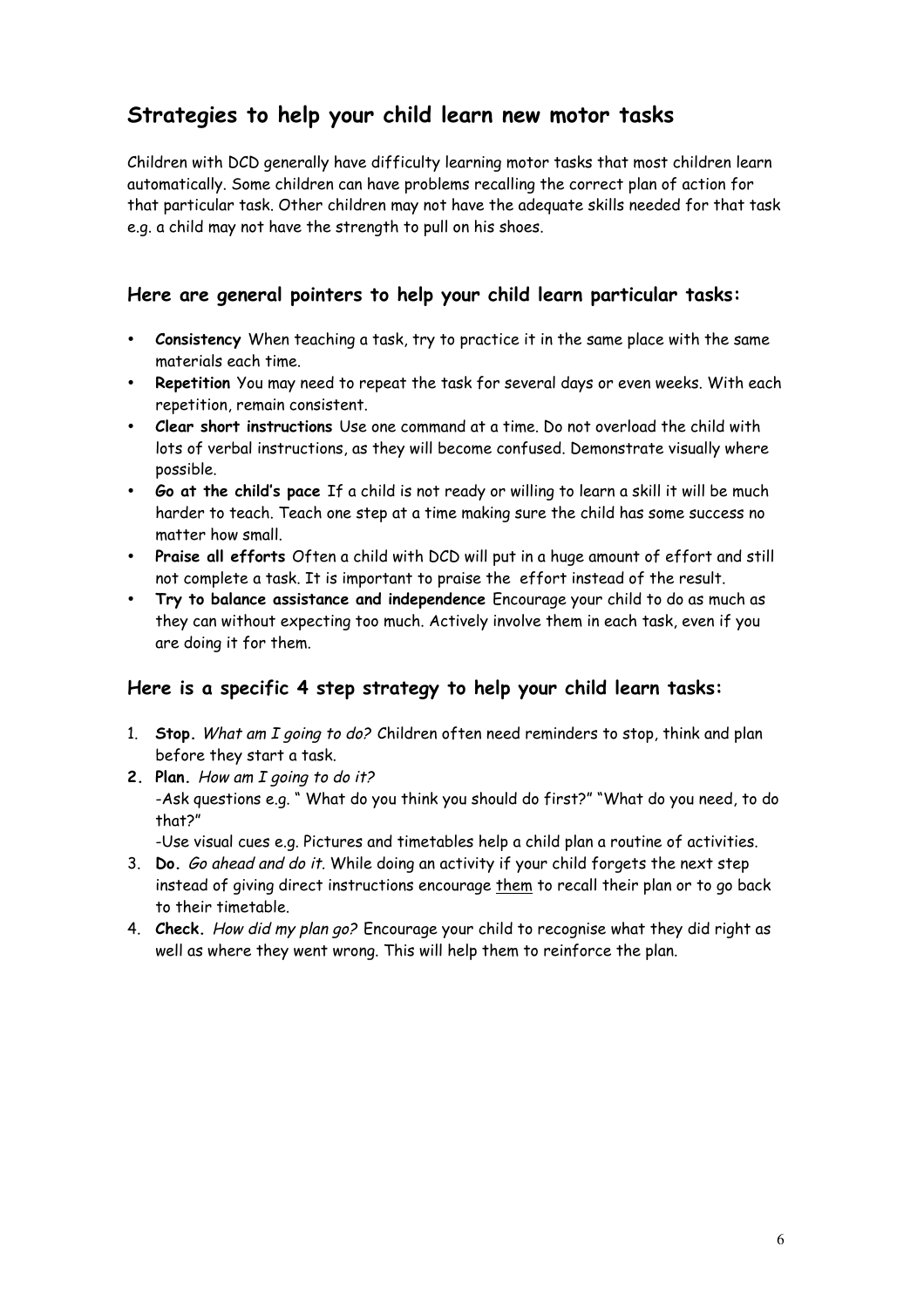# **Self-Care - Dressing and Toileting**

#### **Why is dressing difficult for my child?**

- **Poor balance** e.g. for standing on one leg to put on trousers.
- **Fine motor difficulties** e.g. using hands to do up buttons and zippers.
- **Poor motor planning** e.g. knowing the order of clothes to put on.
- **Poor body awareness** e.g. sensing that your foot feels Ok in the shoe.
- **Difficulties with attention and concentration** e.g. doing up all the buttons.

#### **Helping your child with dressing**

- **Where?** If possible dress in the same place every day. Minimise distractions.
- **When?** Teach at a time when you are not rushing e.g. on the weekend or after school.
- **The order**
- Arrange clothes in order the night before. Use pictures to help with the sequence.
- **The fastenings**
	- Use Velcro instead of buttons.
	- Try putting rings onto the zippers to help with pulling it up.
	- Sew elastic onto the back of buttons to help with the sleeve and top buttons.
	- Start with bottom button first.
- **The clothing**
	- Test the clothing before you buy it.
	- Use socks made from stretchy fabric.
	- Buy jumpers and t-shirts with large head openings.
	- Choose t-shirts and underpants with a motif on the front to help with recognising the front and back.
- **How?**
	- Make it fun: Practice with dolls or play dress-ups.
	- Be consistent e.g. teaching in the same order.
	- Repetition, wherever possible use the same verbal cues and practice in the same place.
	- Balance the amount of help you give and the amount you let your child do.

#### **Why is toileting difficult for my child?**

- **Internal rhythms** Often children will not tune into the signal to go to the toilet or can suffer from constipation.
- **Poor body awareness** Being able to locate the correct part of their bottom to wipe without looking.
- **Poor fine motor skills** Difficulty with fastenings on clothing.

#### **Helping your child with toileting**

- **Clothing** Ensure the child wears clothing that is easy to put on and off.
- **Wet wipes** Place wet wipes next to the toilet to help with wiping.
- **Mirror** Place a mirror next to the toilet so the child can check his/ her appearance before leaving.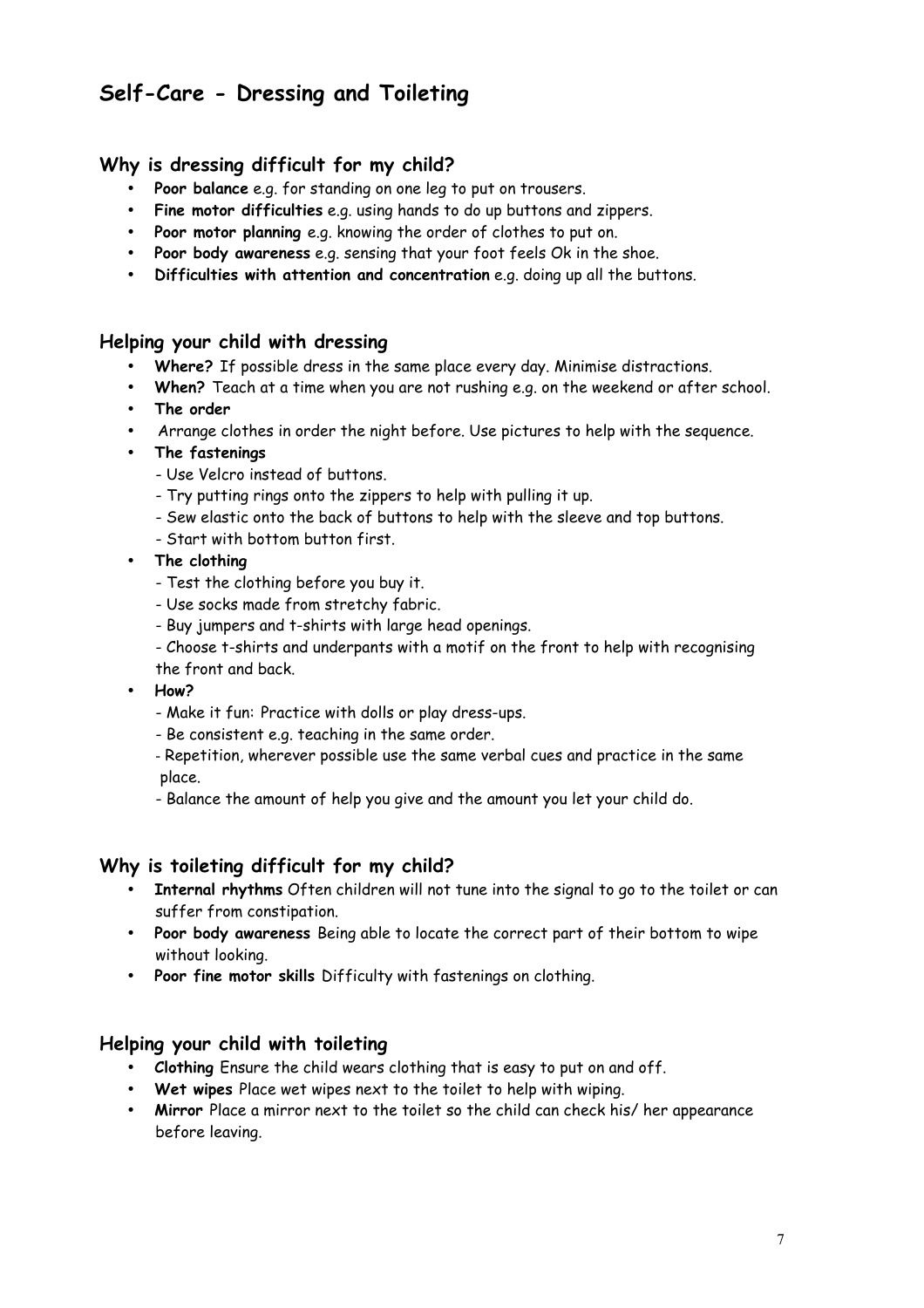# **Sports and Physical Fitness**

#### **Why are sports difficult for my child?**

- **Gross motor difficulties** A variety of gross motor skills are required to be efficient at sports, these include balance, upper limb strength, fast running gait and the ability to combine all these skills at once.
- **Poor motor planning** Children with poor motor planning need extra time to plan and execute their movements. During team sports they do not have enough time to plan their movements.
- **Weak hand and finger muscles** e.g. holding onto a bat, catching the ball.
- **Poor eye-hand co-ordination** e.g. catching or hitting a ball.
- **Eye tracking difficulties** e.g. moving both eyes together to keep track of a moving ball.
- **Low postural muscle tone** A child may not be able to stabilise core postural muscles in order to use limbs. Low muscle tone can also affect the muscles in the feet, so that without correct footwear and /or insoles your child may not have good stability and control in their feet.

#### **Helping your child with sports**

- Give your child plenty of time to practice a skill before they start a particular sport.
- Practice ball skills with slow moving balls such as balloons, foam balls, bubbles.
- Use large bats and balls to start (e.g. blow up toys).
- Use verbal cues to aid with timing e.g. "1,2,3 catch!"
- Encourage your child to talk about their performance e.g. whether they throw the ball too hard, too soft etc.
- Always reward effort.

#### **Physical fitness**

Children with DCD are at greater risk of low levels of fitness. Most children develop fitness through everyday activities such as climbing, running, jumping, hopping etc. Some skills are important to developing fitness as they contribute to the development of strength, power and endurance. Because children with DCD find movement hard they are less likely to be physically active and consequently less fit.

#### **Sports and Hobbies**

It is important to encourage your child to lead an active lifestyle and one, which they can enjoy. Therefore less competitive sports/hobbies may be the preferred option. Below are some suggestions for activities; bear in mind that some may not suit all kids with DCD.

- **Swimming**
- Scouts
- Horse riding
- Drama classes
- Canoeing
- Gymnastics or trampolining
- Games in the garden with hoops and balls
- Learning to play a musical instrument
- Arts and crafts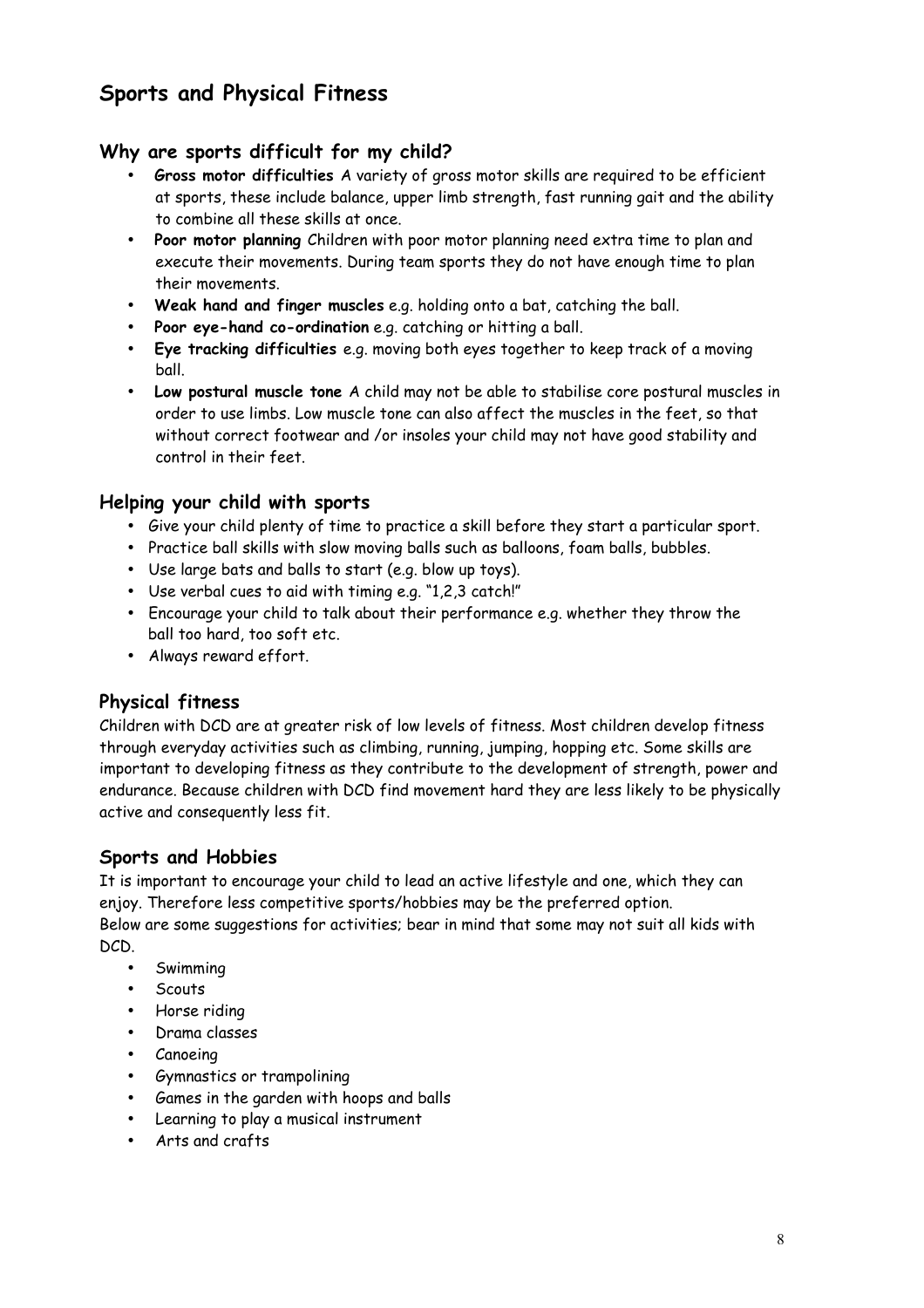# **Handwriting**

#### **Why is it difficult?**

- **Poor posture** e.g. difficulty holding body upright while writing.
- **Poor motor planning** e.g. to make all the letters the same size.
- **Fine motor skills** e.g. to move the pen in a controlled way.
- **Weak shoulder stability** e.g. to hold the arm and hand in a steady position.
- **Motor memory** e.g. to remember what movements make a letter.
- **Complex** Handwriting draws on all these skills at once.
- **Ideation** It may take so much of a child's effort to cope with the physical requirements of writing that they lose their train of thought.

#### **Helping your child with handwriting**

- **The pencil** Thicker pencils and pencil grips are easier to hold. Pencils with soft leads are easier to move. Ask the child about the type of pencil they prefer.
- **The paper** Tape or clip the paper to the desk, or use a non-slip mat under the copybook to stop it slipping.
- **Grasp** This should only become a concern if it affects the writing or causes pain. A correct grasp uses the thumb, index and middle finger to support the pencil.

| Weak grasp                             | Use large pencils                         |
|----------------------------------------|-------------------------------------------|
| Grasp too tight, thumb tucked under or | Use Stetro or other pencil grips to       |
| over index finger                      | position fingers and open up grasp.       |
| Presses too hard                       | Practice with a towel under the page      |
| Presses too light                      | Use carbon paper                          |
| Holds pencil straight up               | Wrap an elastic band around wrist and the |
|                                        | end of the pencil.                        |
| Moves whole arm when writing           | Practice while lying on stomach           |

#### **Here are some of the common problems and solutions you may wish to try**

#### • **Seating**

- Correct position. Sitting back in the chair with hips, knees and ankles at 90 degrees.
- Use cushions and footrests to get the right height.
- Try a slope desk to aid in positioning and make copying from the board easier.

#### • **Other considerations**

- Focus on the content rather than appearance of the writing.
- Allow extra time.
- Allow your child to stop when they are tired.
- Encourage older children to do rough drafts to organise their work.
- Encourage your child to develop typing skills so that this can be alternative later on if required.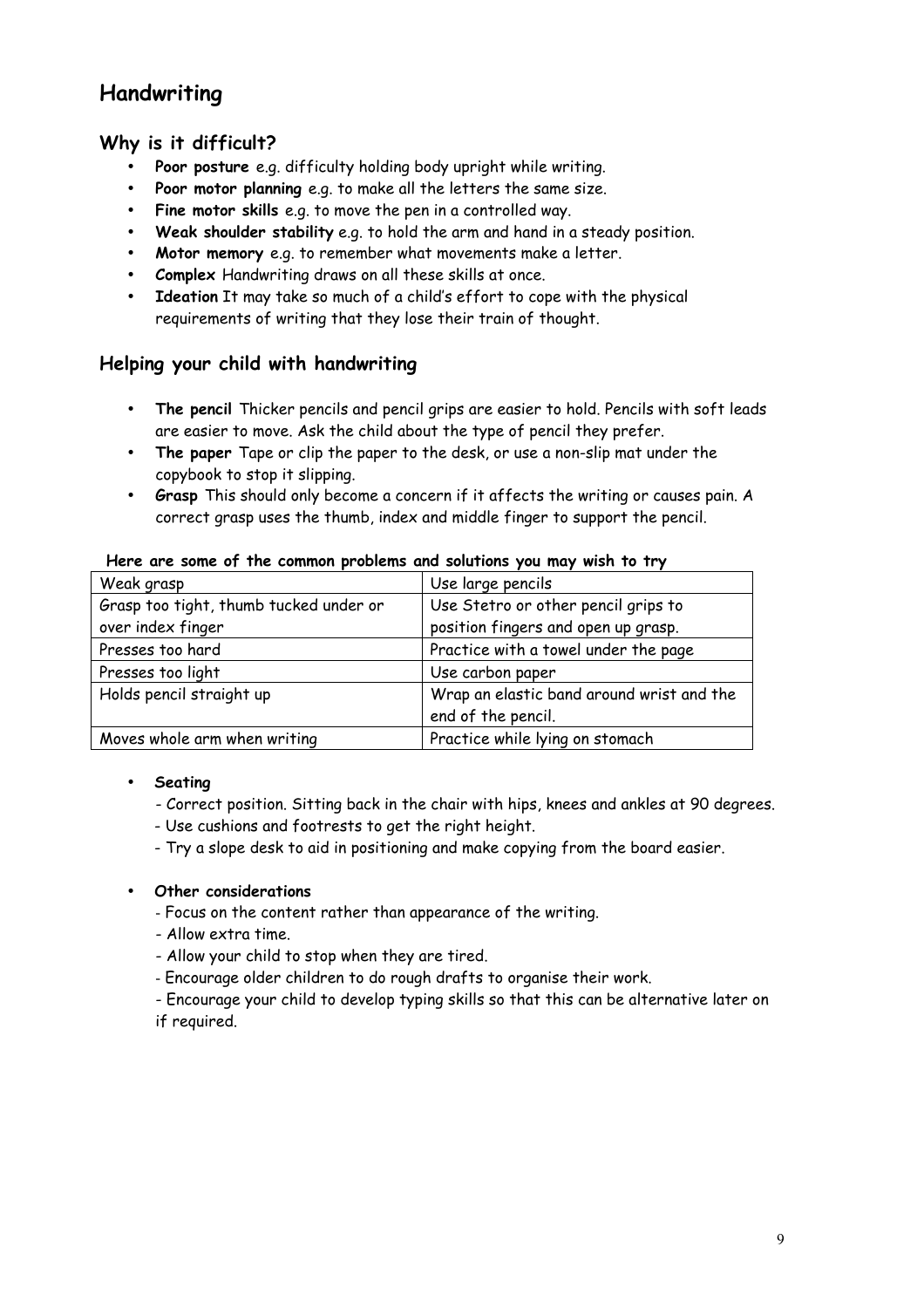# **The child with DCD In the classroom**



Small changes to the classroom environment will help the child with DCD to experience as much success in school as possible. It is important to consider the following features of DCD that may affect a child's ability to function effectively in the classroom:

- **Motor planning difficulties** will make it difficult to follow multiple part directions and to remember regular routines.
- **Sensory sensitivities** may make it hard for the child to function in a busy classroom particularly if the child is auditory defensive (sensitive to sound).
- **Poor organisational skills** e.g. the child may have forgotten the required books or may still be looking for his/her pencil case when the rest of the class has moved on.
- **Handwriting difficulties are** commonly associated with DCD. This may mean the child is slower to take down written material. They may also miss the teacher's instructions due to the concentration required for writing.
- **Speed** since many tasks require more effort, the child with DCD will have difficulty completing tasks within the allocated time frame.
- **Attention and Concentration difficulties** make it harder for a child to focus on and complete tasks. It can be especially difficult to divide attention between two tasks e.g. listening to the teacher whilst writing down homework.

# **Tips for teachers**

- Try to give clear, short instructions that the child can follow, one step at a time. Praise the child for successful completion of each step.
- Give as many cues as possible. Try to use visual demonstration as well as verbal instructions to reinforce the message.
- If the child has sensory sensitivities accept that this is not their fault and allow them time out from the classroom in order to calm down.
- Place the child at the front of the classroom so they can hear instructions and copy from the board more easily.
- Try to provide the child with extra time to complete written or fine motor activities. If speed is necessary allow the child to be messy.
- Ensure the furniture is at the correct height and suitable for the child, if not, consult an Occupational Therapist.
- Consider the use of a computer for final copies of written assignments.
- Keep the environment as predictable as possible to allow the child plenty of time to plan their actions and to avoid anxiety.
- Remove distractions within the child's environment, limit noise and visual distracters.
- In P.E. make participation **not** competition the key.
- Give positive feedback wherever possible and reward effort instead of the end product.
- Encourage the child to keep belongings in a particular place all the time, to aid with organisation.
- Allocate the child to have a buddy within the classroom to help with organisation and written work.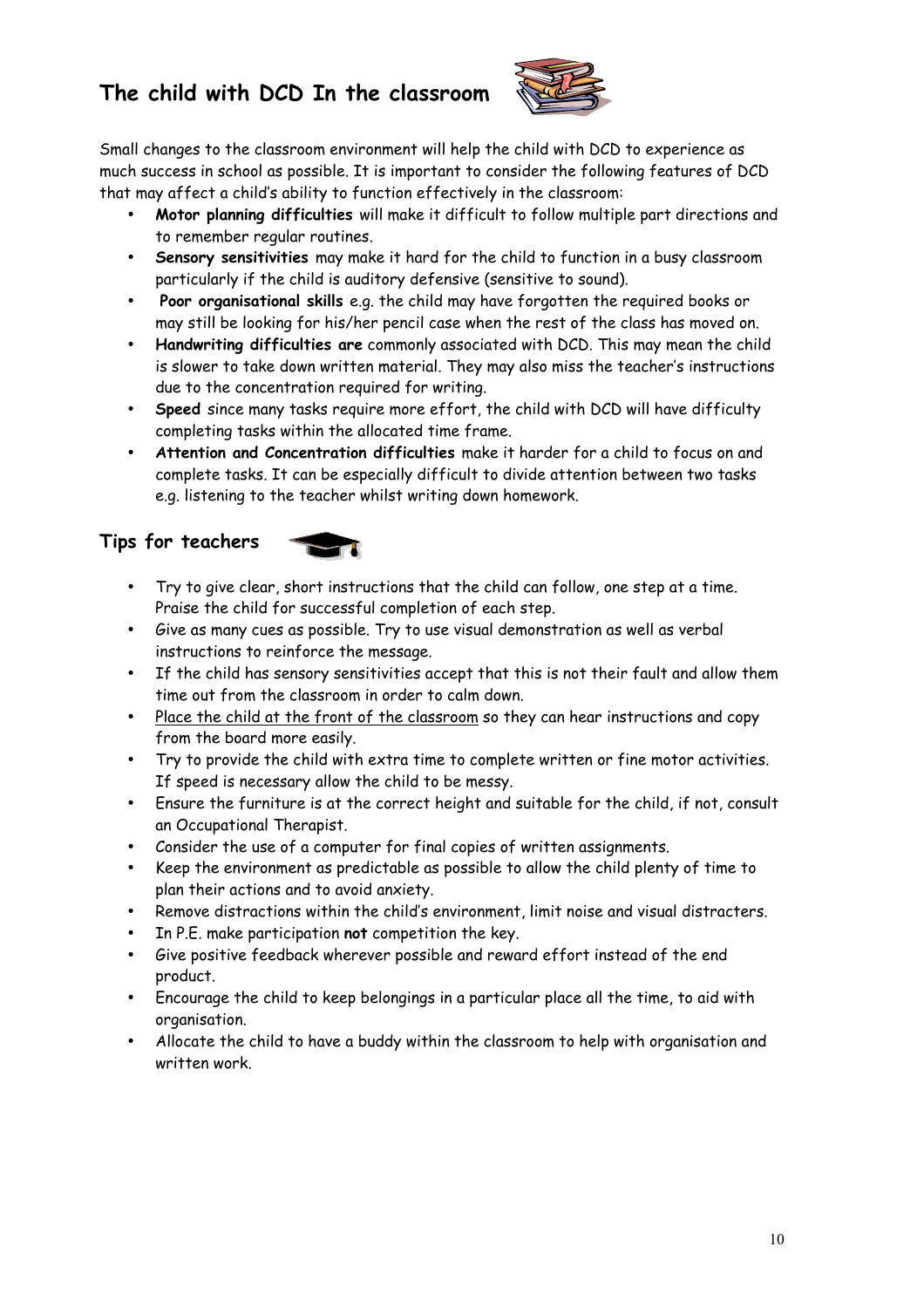# **Behavioural difficulties**

#### **What are behavioural difficulties?**

A child's behaviour is considered to be difficult to manage when any of the following behaviours are displayed frequently and consistently: screaming, shouting, swearing, whining, tantrums, refusing to comply with instructions, and verbal and/or physical aggressiveness.

#### **Why is my child's behaviour difficult to manage?**

- **Parental expectations.** Sometimes it is difficult for parents of children with DCD to know what to expect of their child's behaviour. It is important to take the child's difficulties into consideration when deciding on rules for behaviour. However, it is important to remember that not all behaviour difficulties can be attributed to DCD.
- **Parenting skills.** All parents have to learn how to be Mums and Dads. Sometimes parents of children with DCD will need additional parenting strategies to enable them to parent effectively within the context of their child's difficulties.
- **Parenting styles.** There may be differences between what two parents consider appropriate behaviour management strategies. This can be confusing for the child and create conflict between the parents.
- **Poor attention and concentration.** A child with DCD may have difficulty screening out sensory information, and become distracted by noises or other people moving. They may be fidgety and flit from one activity to another and have difficulty staying on one task for a reasonable amount of time. This may be due to poor attention (easily distracted), low muscle tone (tires easily), or a lack of skills required to complete the task. Their behaviour may be challenging to manage as a result of these difficulties.
- **Frustration.** A child may have difficulty coping with their inability to do certain things. Often children are not able to complete some tasks as well as their peers – this can be related to poor coordination skills, poor motor planning ability, poor understanding of language and instructions, and specific learning difficulties.
- **Reduced motivation** Children can begin to avoid tasks that they are unable to do well because of their coordination difficulties e.g. handwriting tasks. This can result in a conflict between parents and children.

#### **General principles for effective behaviour management:**

- Set firm, clear and agreed limits to your child's behaviour. Make sure that both parents agree.
- Take your child's difficulties into account when deciding on appropriate limits.
- Communicate reasonable and appropriate rules in simple language.
- Give clear and relatively short instructions.
- Praise your child for behaving appropriately.
- Respond to misbehaviour immediately and consistently. Tell your child what they have done wrong and what would have been more acceptable.
- Apply consistent consequences to misbehaviour.

#### **Here are some specific strategies to manage behaviour:**

- **Set clear rules / boundaries**
	- Give instructions using simple terms and state rules clearly.
	- Tell a child what you **want** them to do, not what you **don't want** them to do.
	- Expect your child to comply do not give them mixed messages.
- **Use praise and positive attention** Children need to be reinforced for following rules and keeping within the limits that parents have set for them. Praising a child is a very effective way of doing this.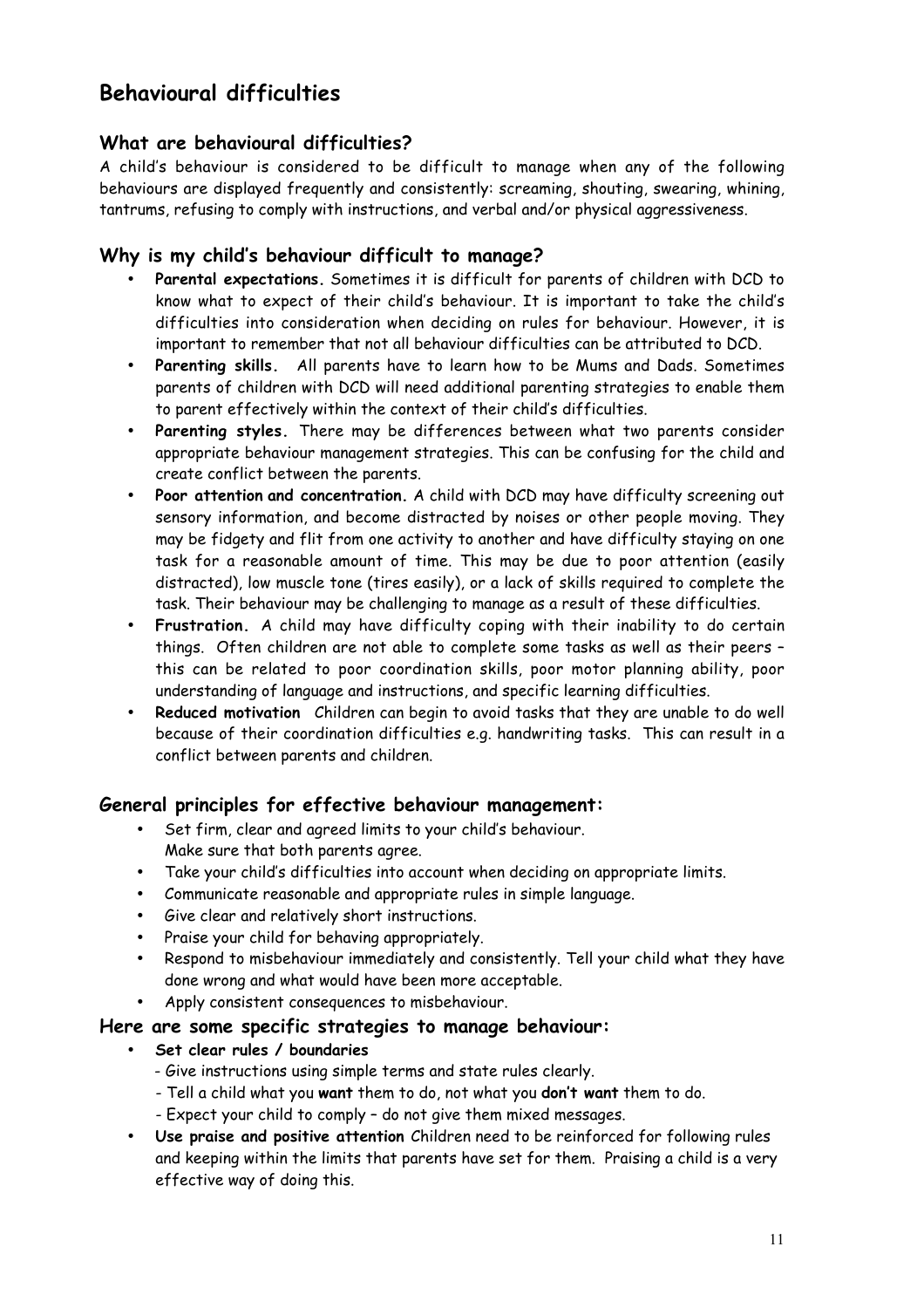#### **Tips to remember when using praise:**

- Make praise contingent on good behaviour.
- Praise immediately.

- Give labelled and specific praise e.g. "Well done, you are sharing your toys very well with your sister".

- Give positive praise.
- Praise with smiles, eye contact, and enthusiasm as well as with words.
- Give pats, hugs and kisses along with verbal praise.

- Catch the child when they are being good – don't save praise for perfect behaviour only.

- Praise in front of other people.
- Show the child how to praise themselves for appropriate behaviour.
- **Reward Systems** Sometimes parents can use a tangible reward to provide added incentive for a child to reach a particular goal. A tangible reward is something concrete, such as a special treat, additional privileges or a favourite activity. Rewards can be used to encourage positive behaviour in children such as learning how to get dressed, completing homework, playing co-operatively with others and going to bed when requested. Providing a reward will be much more effective if combined with praise and positive attention.

#### **Tips to remember when using a reward system:**

- Clearly define what it is you want your child to do.
- Choose rewards that the child will find very appealing.
- Make sure your child knows what is expected of them in order to receive the reward.
- Do **not** give your child the reward if they do not display the desired behaviour.
- Make the behaviour program simple and fun.
- Gradually replace rewards with praise and attention i.e. reduce the reward once the desired behaviour is routinely displayed.
- Revise the programme as the behaviours and rewards change.

#### **Other effective behaviour management techniques include:**

- **Planned ignoring** Sometimes it is sufficient to simply ignore a problem behaviour, rather than specifically correcting it. Planned ignoring requires a parent to withhold attention from a child while they are engaging in an unwanted behaviour. It is most effective for minor difficulties, such as when a child complains when asked to do something, or when refused something that they have requested.
- **Response-Cost** This is when a child engages in an unwanted behaviour, and as a result of this action receives a penalty (loss of a privilege). Consequently, a child is more likely to behave positively in order to avoid receiving the negative consequence. Do not threaten the loss of a privilege if you are not able to follow through with that consequence.
- **Quiet time** This is when a child who is misbehaving or being disruptive is removed from an activity and has to sit quietly on the edge of the activity or in a quiet time chair in the same room for a number of minutes.
- **Time out** This is when a child is briefly removed from all sources of positive reinforcement, especially adult attention. This strategy is used immediately after problem behaviour occurs and usually lasts for 3-5 minutes. It involves removing a child who is misbehaving or being disruptive and putting them in a place that is quiet and uninteresting such as a hallway or utility room. Time out is an alternative for shouting at, threatening or smacking a child who has misbehaved, and is more useful with older children.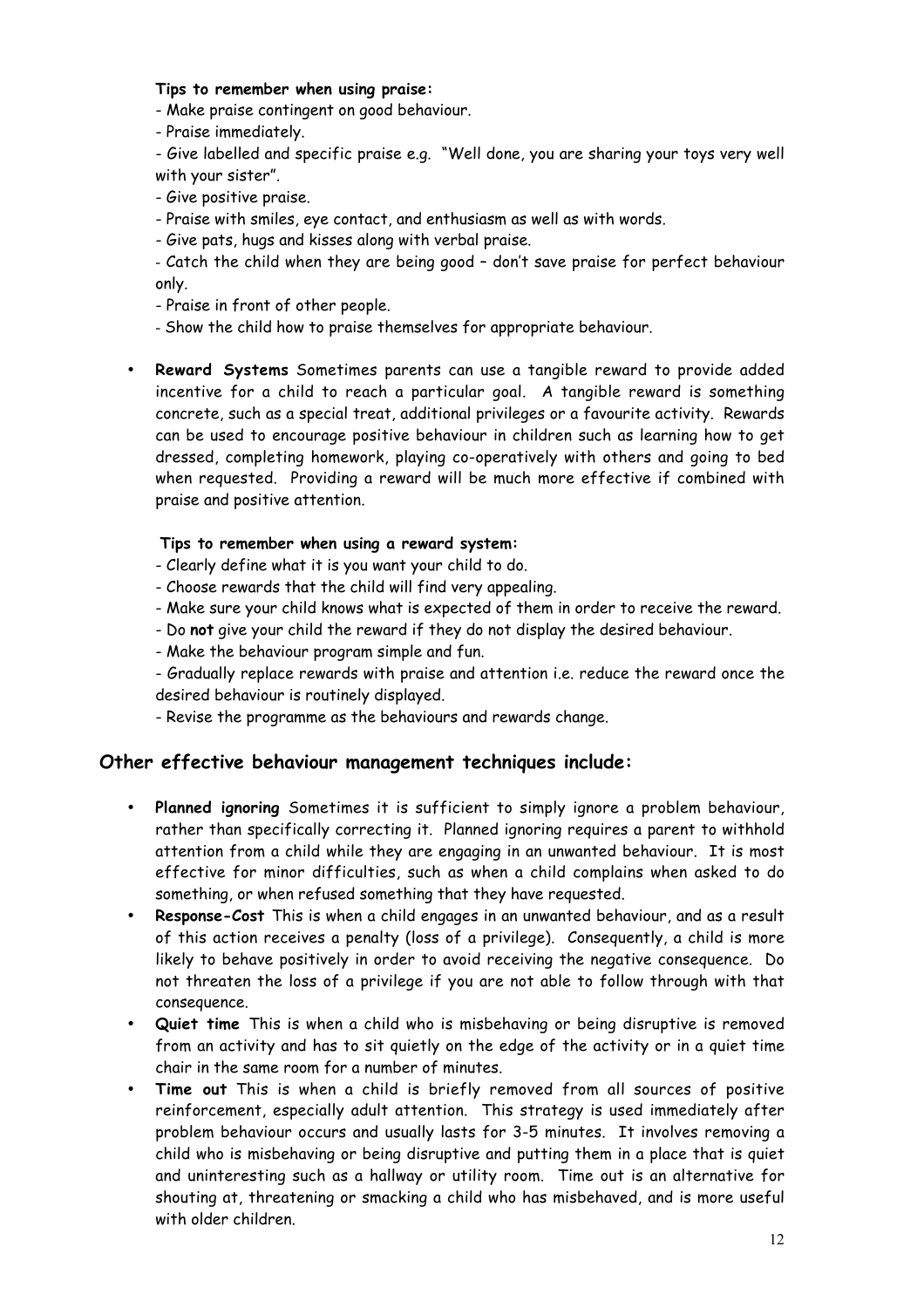# **Speech and Language Difficulties**

#### **Language Comprehension Difficulties**

- **Difficulty learning to understand what different words mean** e.g. the child may not understand that the white rectangular thing that milk goes into in the kitchen is named "fridge". Or that at the back is called "behind".
- **Difficulty keeping an utterance in his memory for the required length of time** e.g. the adult might say: "Give the book and the doll to your sister". The child might give the doll but forget about the book because that information has been lost from his immediate memory. This difficulty can also be evident in trouble learning sequential pieces i.e. alphabet, months of year, poems and prayers.
- **Difficulty understanding grammatical markers** e.g. the child might not understand that played indicates the past tense i.e. it is finished, and that will play indicates future tense i.e. it is going to happen.

#### **Expressive Language Difficulties**

- **Difficulty learning the names of objects, actions, concepts** e.g. the child might rely on pointing to objects or using general terms such as "that thing" and "there" instead of using object names.
- **Difficulty recalling names** of objects, actions, and concepts even though he knows the name e.g. he might say "The thing what you…you know the thing".
- **Difficulty using age-appropriate grammar and sentence structure** e.g. a seven year old who says "me runned away".
- **Difficulty choosing the appropriate words to express a thought** e.g. the child might look at a picture of a boy in the bath with his clothes on and laugh but he might be unable to express the situation e.g. he might say "The boy, not that out"

### **Phonological (speech / pronunciation) Difficulties**

- **A Phonological Delay** Speech is difficult to understand because he is using speech processes (speech patterns that are stored in his brain) that are typical of a younger child. For example a five year old child pronouncing words like a three year old e.g. "I want a poon" meaning " I want a spoon".
- **Phonological Disorder** Speech is difficult to understand because the child is using speech processes that are not typically used by children of any age e.g. " I on a oo" meaning "I want a spoon".
- **Developmental Verbal Dyspraxia** Speech is difficult to understand because the child has trouble in making a plan and co-ordinating the movements of the muscles required for appropriate production of speech sounds and words.

#### **Tips to manage Language Comprehension Difficulties**

- Make sure you have the child's attention before giving instructions.
- Check that the child has understood an instruction by asking him to tell you what he is going to do.
- Break up long instructions if necessary e.g. "First…then… and then…".
- Give instructions just before you need them to be carried out.
- Use gestures and pointing along with your instruction to maximise the child's chances of remembering it.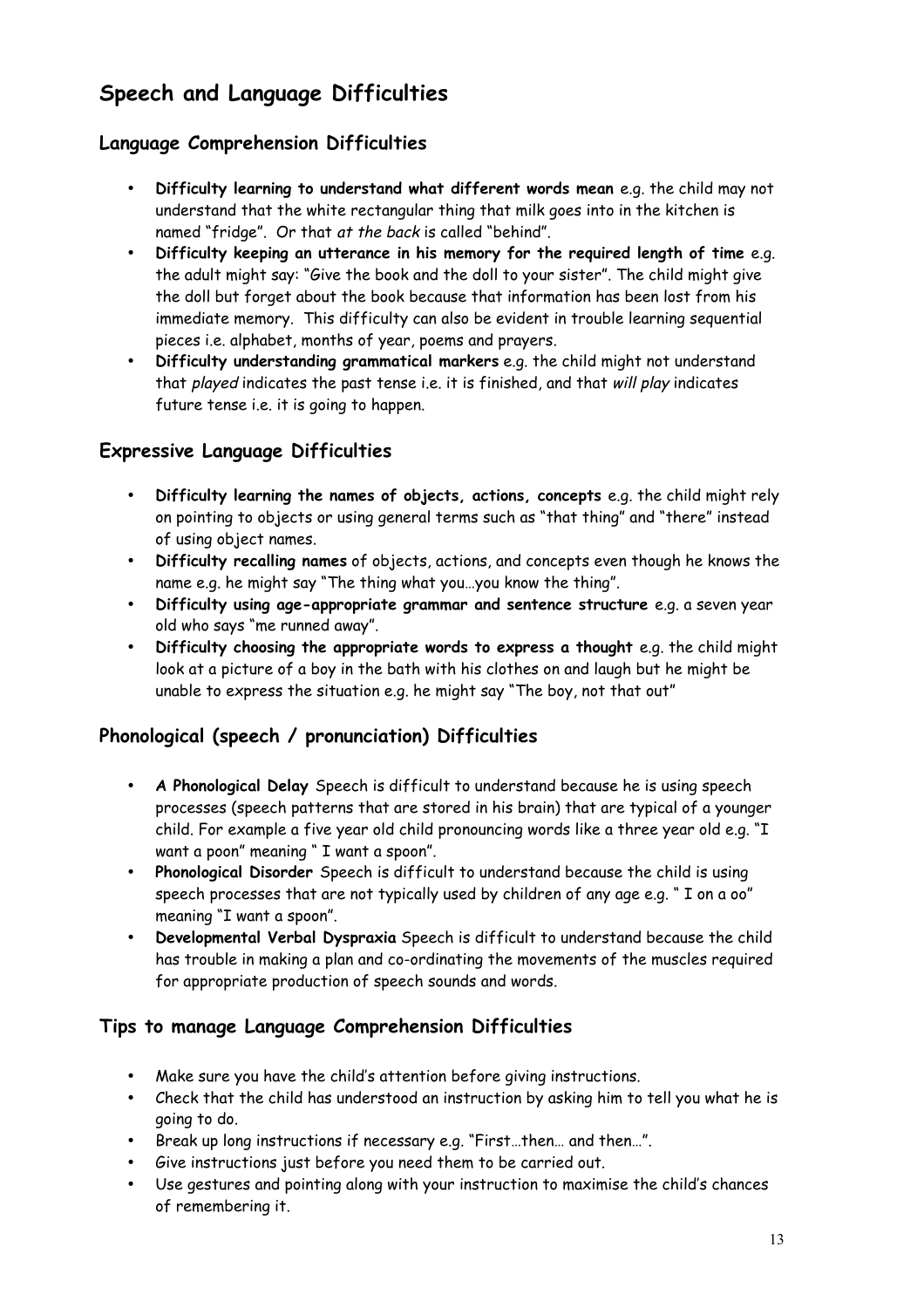# **Tips to facilitate Language Development**

- Use a singsong rhythm when teaching important information e.g. child's address.
- Sing songs and rhymes with him to help him learn the rhythm of speech and language.
- Check that your child understands the meaning of words that he hears in story time, on T.V. and in books. Discuss the meanings of words that he is unsure of e.g. staplerwhat's it for, what does it look like, what's it made of, where do you find it, what does it rhyme with, make up a sentence with it.
- Give commentaries on what is happening during play activities and everyday activities.
- Have discussions during everyday activities e.g. at mealtimes discuss categories (cutlery, vegetables, meat), textures (soft, crunchy) taste (salty, sour etc.).
- Ask the child to tell you what happened in a T.V. show he has just watched or a story just read. Encourage him to discuss what might happen to the characters next and to make up new endings for stories.
- Play word games such as:
	- Simon Says
	- "I went to the shop and <sup>I</sup> bought…"Add something to the list each time.
	- Category games e.g. ask the child to tell you all the animals he knows or all the things that go in a toolbox.
	- Opposite games e.g. "what's the opposite of left or the opposite of dangerous".
	- Mime games e.g. Mime an elephant and let your child guess what you are. Then the child gets a turn.
	- Guessing games. You describe an object and the child guesses what it is. Then the child takes a turn. If he can't think of something to describe, give him some pictures to choose from.

#### **Tips to manage Pronunciation Difficulties**

- Do not correct the child's speech in a repeat-after-me fashion because this may result in frustration and negative self-awareness regarding his speech.
- Always respond in some way when the child says something. If you can't understand any of it then acknowledge their attempt e.g. "I know you are trying to tell me about something. Sometimes talking is a bit tricky but I know you are trying hard and I'm trying to understand it".
- Encourage the child to show you through a gesture or point to what he means, if you can't understand him.
- While he is talking, do not frown or indicate to others that you can't understand him. This could give the child the impression that you are unhappy with him. Use an encouraging expression as much as possible.
- Provide opportunities for him to use activities involving mouth play to develop co-ordination of speech muscles e.g. blow football, bubbles and party blowers.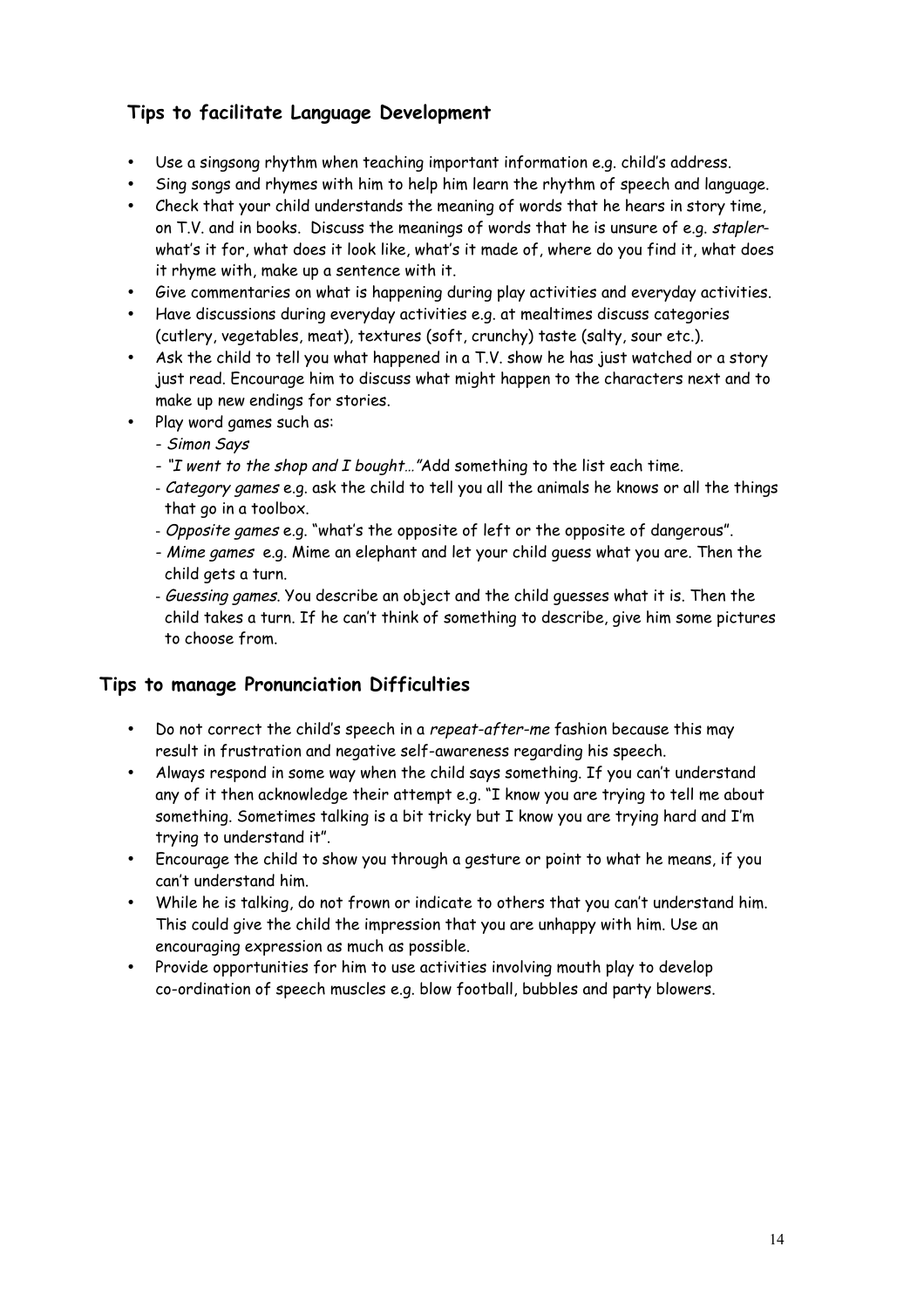# **General activities to aid development of motor skills**

Children with DCD make up a very mixed group. No two children are alike so difficulties will vary from child to child. For this reason, an individual motor programme developed by an Occupational Therapist or Physiotherapist is usually required. However, there are still many general games and activities you can play with your child at home which will help develop their co-ordination. Remember to make the games fun and encourage participation and effort rather than winning.

#### **Activities for gross motor skills:**

- **Trampoline** This is an excellent piece of equipment which helps children develop muscle tone, balance and motor planning skills.
- **Playground equipment** Give your child plenty of opportunities to climb, run, slide and swing.
- **Twister** This is a great game that is commercially available to help develop balance and body awareness.
- **Different types of balls** Encourage your child to play games in the back garden with a variety of different balls. Remember larger balls will be the best ones to start with.
- **Animal games** Pretend to be different animals by walking around on all fours; squatting like a duck, jumping like a frog, standing on tip toes like a giraffe etc.
- **Rope games** There are many games you can play with a rope to help develop balance, muscle tone and coordination. Some examples include: walking along the rope on the floor, jumping over it and side to side, skipping, tug of war.

#### **Activities for hand skills:**

- **Playdough / exercise putty** Pinching, pulling, poking with index finger or thumb and rolling small balls within fingers will help to develop finger co-ordination and strength.
- **Popping bubble wrap** With the child's index finger or thumb, again, good for strengthening.
- **Squeezing clothes pegs** Great for developing pincer strength needed for holding a pencil.
- **Scrunching stiff paper and squirt guns** Will help to develop whole hand strength.
- **Wringing out a wet sponge.**
- **Stretching a rubber band** around fingers.
- **Construction and wind up toys** Good for strength and finger co-ordination also good for visual perception and developing imagination.
- **Ripping small pieces of paper** Between thumb and index finger.
- **Making things with pipe cleaners.**
- **Paper clip chains.**
- **Helping with cooking** Kneading dough, stirring etc. is a great way to develop hand skills.